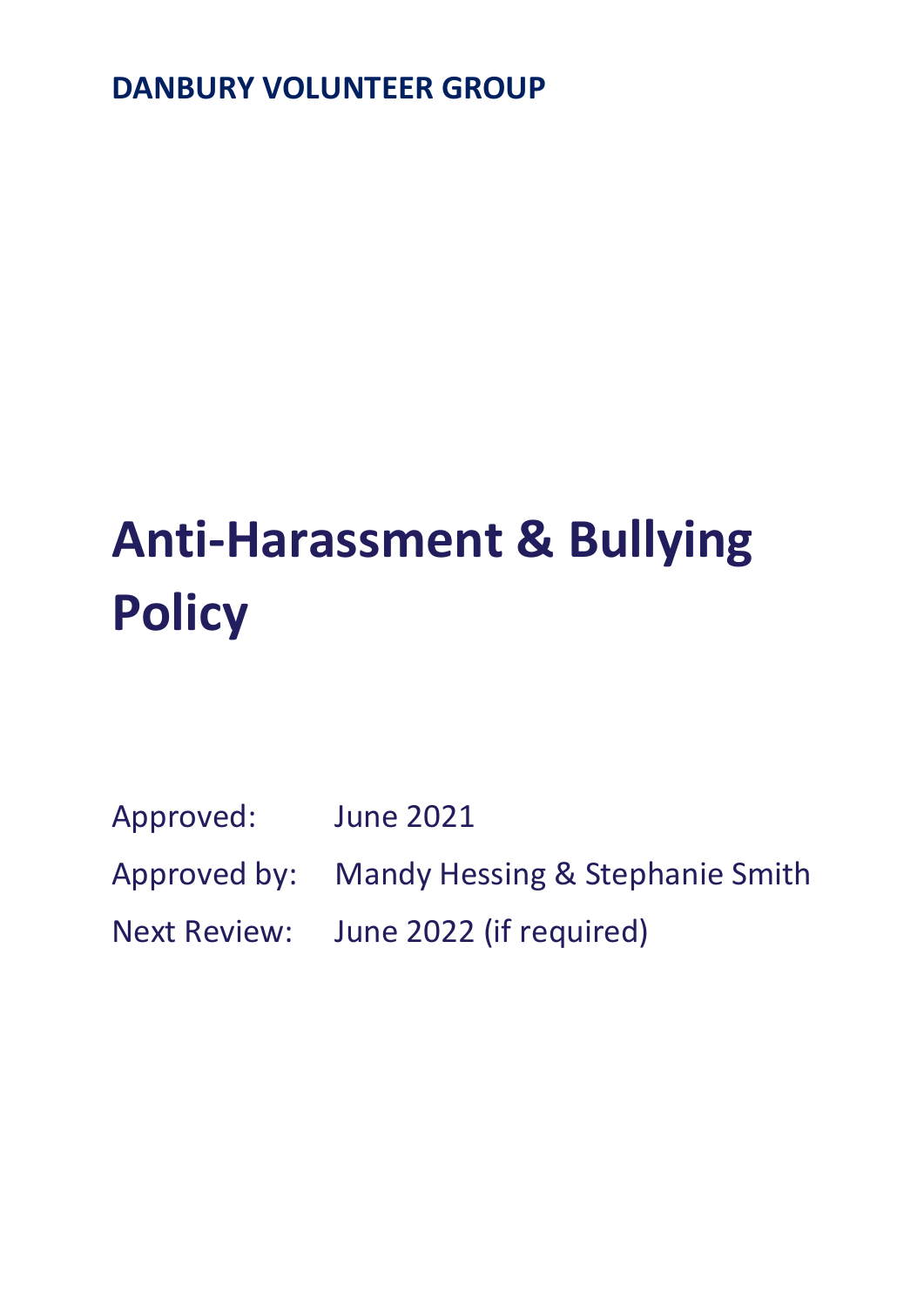# **Table of Contents**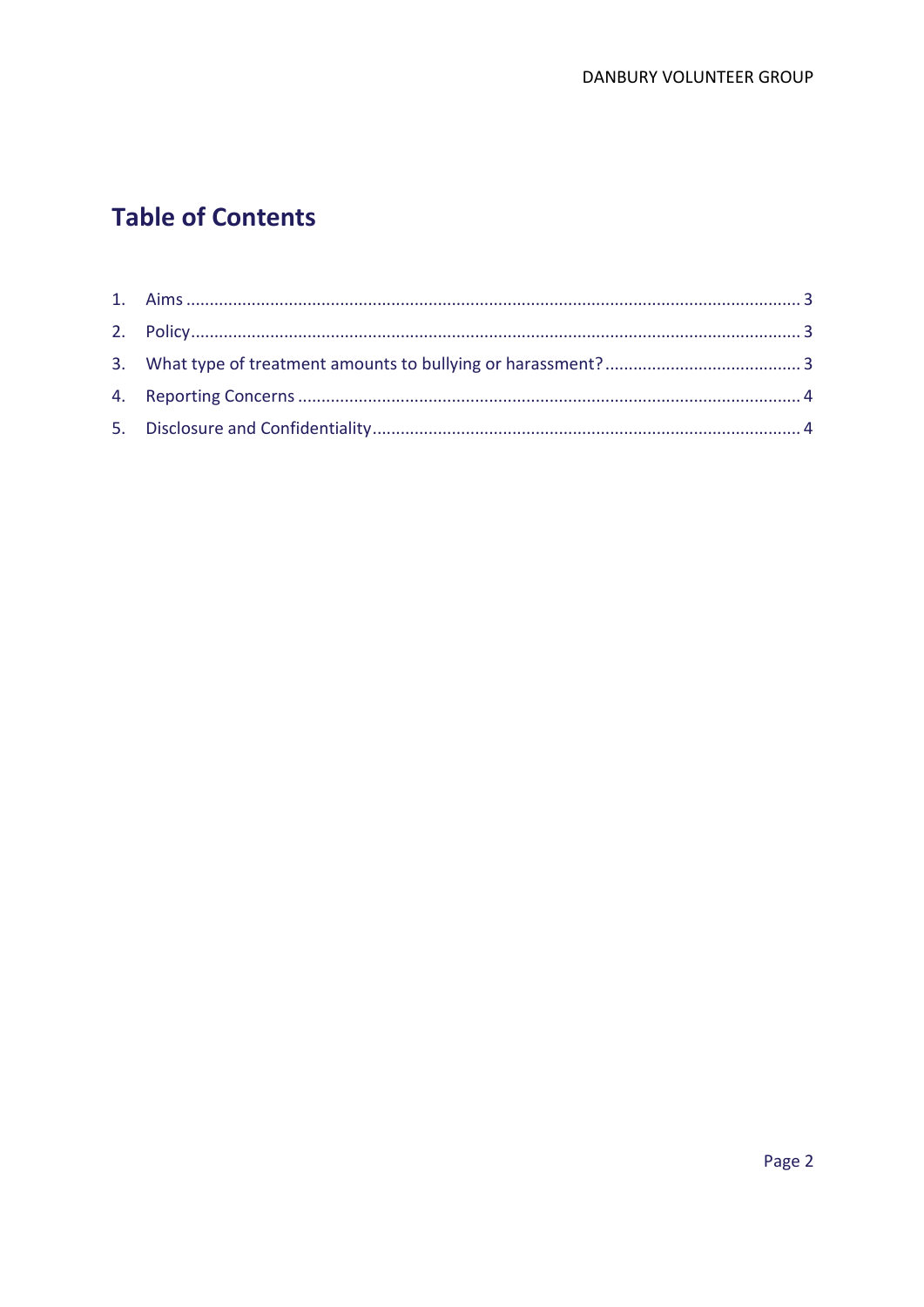### <span id="page-2-0"></span>**1. Aims**

The Danbury Volunteer Group (DVG) aims to provide support to residents of Danbury during the Coronavirus pandemic when needed and help to the Danbury Medical Centre with its Vaccination Programme.

We are committed to having a workplace which is free from harassment and bullying and to ensure that anyone who comes into contact with us in the course of our volunteer work, are treated with dignity and respect regardless of gender, sexual orientation, transgender status, marital or family status, colour, race, nationality, ethnic or national origins, creed, culture, religion or belief, age, or disability. Striving to ensure that the voluntary work environment is free of harassment and bullying and that everyone is treated with dignity and respect is central to ensuring equal opportunities in employment.

This policy is intended to support this commitment in practice and to provide guidance to volunteers on how to deal with concerns of bullying or harassment.

## <span id="page-2-1"></span>**2. Policy**

We will not tolerate bullying or harassment at DVG, whether the conduct is a one-off act or repeated course of conduct, and whether done purposefully or not. Neither will we tolerate retaliation against, or victimisation of, any person involved in bringing a complaint of harassment or bullying.

We will take appropriate action if any of our volunteers are bullied or harassed by the people we are supporting or other volunteers.

Allegations of bullying and harassment will be treated seriously. Investigations will be carried out promptly, sensitively and, as far as possible, confidentially. If, after an investigation, we decide that a volunteer has been harassed or bullied by a resident, DVG may consider no longer providing support to that resident. If, after an investigation, we decide that a volunteer has been harassed or bullied by another volunteer, DVG may consider removing that volunteer from DVG.

Employees and others who make allegations of bullying or harassment in good faith will not be treated less favourably as a result. False accusations of harassment or bullying can have a serious effect on innocent individuals. Volunteers have a responsibility not to make false allegations. If a false allegation is made in bad faith, DVG may consider removing that volunteer from DVG.

#### <span id="page-2-2"></span>**3. What type of treatment amounts to bullying or harassment?**

Bullying or harassment is something that has happened that is unwelcome, unwarranted and causes a detrimental effect. If volunteers complain they are being bullied or harassed, then they have a grievance which must be dealt with regardless of whether or not their complaint accords with a standard definition. For further information, please refer to [ACAS guidance.](http://www.acas.org.uk/index.aspx?articleid=794)

It is important to recognise that conduct which one person may find acceptable, another may find totally unacceptable. All volunteers must, therefore, treat their colleagues with respect and appropriate sensitivity.